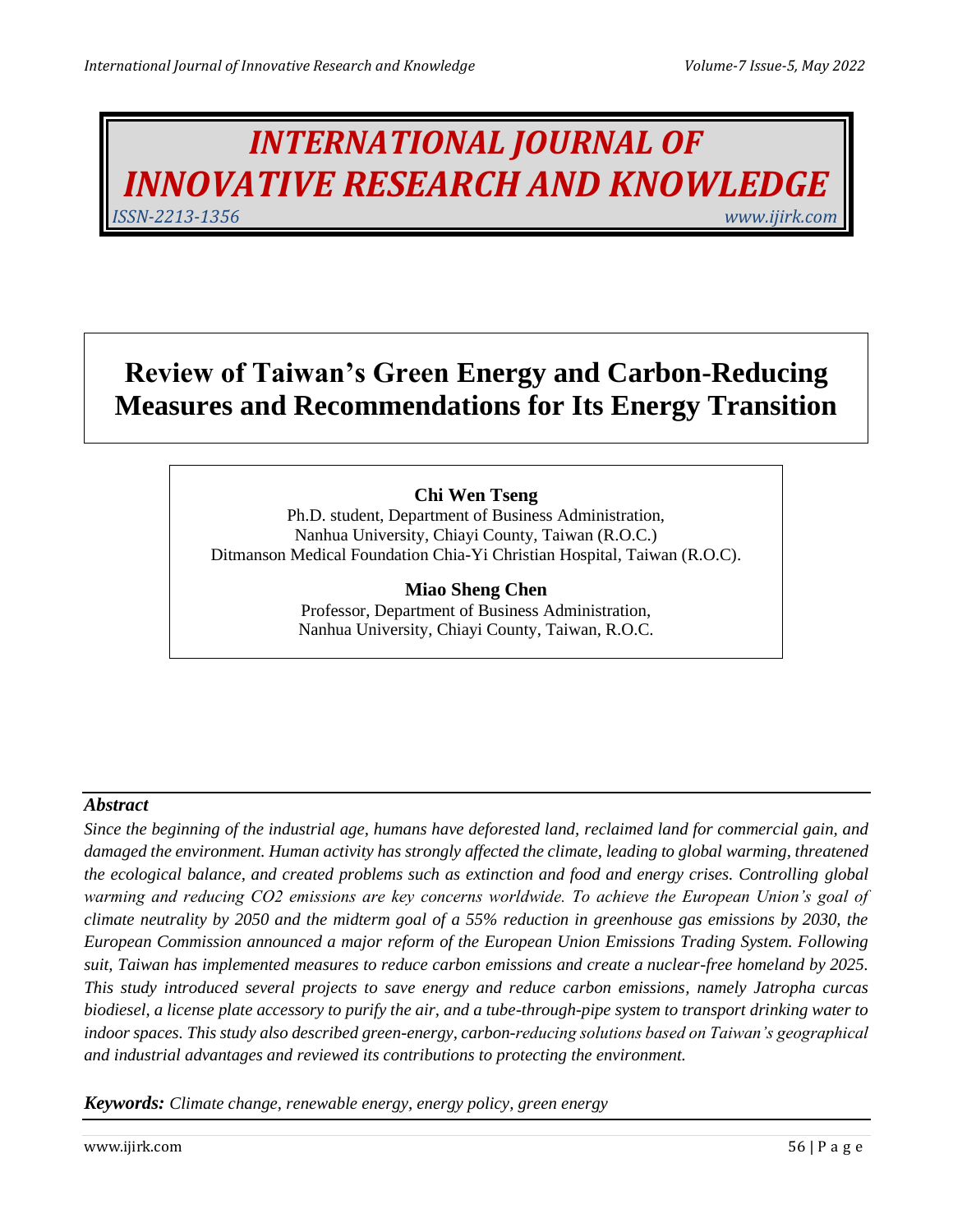#### **Introduction**

The effects of human activity on the climate have intensified over time, with global warming being a crucial problem. Natural disasters, such as the Australian bushfires, floods in East Asia, forest fires in Indonesia, oil spills caused by melting Arctic permafrost, Amazon rainforest wildfires, floods in China, and California wildfires, have become commonplace. The US National Weather Service analyzed the California wildfires by using weather data from the 1970s until the present day. They revealed that the hot dry season in California is at least two and a half months longer than that in the 1970s and that heat and dryness facilitate the development of wildfires. Climate change not only leads to global warming but also decreases the predictability of weather because of excessive CO2 levels, which increase the likelihood of unexpected weather disasters occurring.

Human activity affects the environment and climate. For example, irrigation changes local humidity to various degrees. Scientific research has suggested that human activity has caused the global temperature to increase over time, and it has advocated for minimizing activity that can affect the climate and for reducing the damage it causes to the environment. More than 97% of climate scientists have stated that global warming exists and that human activity may be the main cause. The most dangerous result of human activity is the emissions of CO2 and fly ash during fossil fuel combustion and cement production. Dangerous activities include improper land use, animal husbandry, agricultural activity, and deforestation.1 According to the Fifth Assessment Report released by the United Nations Intergovernmental Panel on Climate Change in 2013, human activity is a primary cause of climate change. Greenhouse gases such as CO2, CH4, and N2O that result from human activity are the contributors to global warming and climate change.<sup>2</sup>

Climate change and global warming have become a concern worldwide. Various factors, such as solar radiation, changes in the earth's orbit, orogeny, and greenhouse gas emissions, contribute to climate change. Extreme weather events resulting from global warming have caused ecological imbalances, unprecedented threats to human life, and economic loss. This has created a burden for governments worldwide, and controlling global warming and reducing CO2 emissions have thus become key concerns for human survival. To achieve the European Union's goal of climate neutrality by 2050 and the midterm goal of a 55% reduction in greenhouse gas emissions by 2030, the European Commission announced a major reform of the European Union Emissions Trading System. The reform involves strengthened control over several industries, including the shipping industry, the energy industry, the steel making and processing industry, the mineral industry (including the cement, glass, and porcelain sectors), and the pulp and paper industry.<sup>1</sup>

The Taiwan government must pay attention to and cooperate with the Taiwanese government and people when it comes to formulating energy transition policies and coordinating carbon emissions to meet the overall ESG considerations. How to maintain a stable power supply system, which is beneficial to the operation of enterprises and maintains economic development, is an important topic of the Taiwan government's energy conservation policy.

One doctoral environmental research team from Taiwan's Nanhua University has made several contributions, including (1) growing *Jatropha curcas* to generate bioenergy and reduce CO2 emissions, (2) developing a system in which traffic barriers are used to purify CO2 and cultivate crops economically, and (3) developing a tube-throughpipe system that transports drinking water disinfected using solar power to indoor spaces (a system that uses solar energy UV-C light to produce sterile water. The sterile water produced must be filtered by activated carbon to be of sufficient quality for drinking.). The Taiwanese government granted them patents for contributions (2) and (3).

The purpose of this paper is to hope that the government to implement the aforementioned policies and ensure Taiwan's contributions to protecting the environment receive global recognition as being equal to those of several Western countries. Regarding the issue of Taiwan's energy transition, we suggest that the government can refer to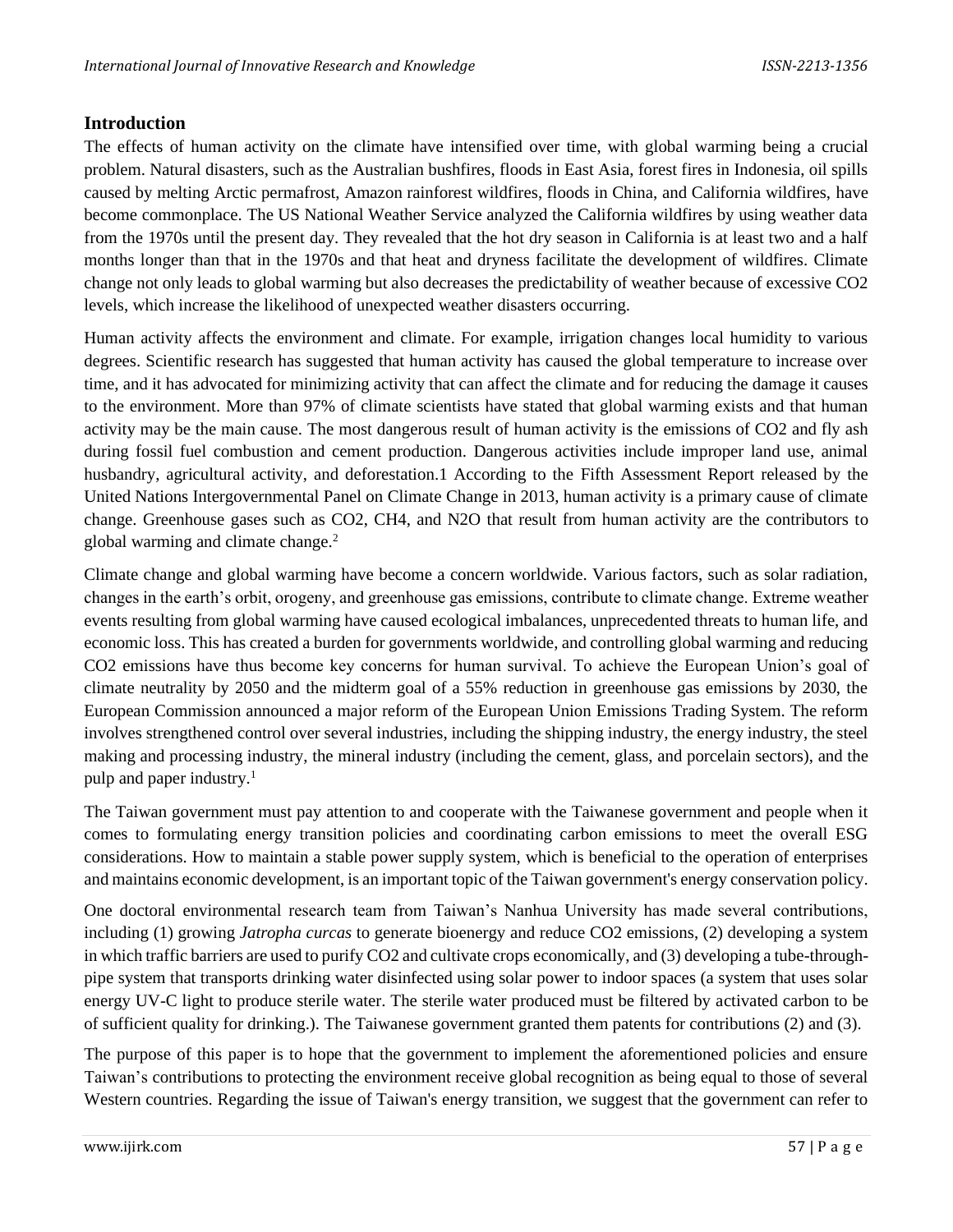the research results of the environmental protection research team of the University of South China to save energy with a low-cost model. In addition, we use the literature analysis method to discuss the core issues of Taiwan's energy transition and propose effective solutions, in order to help Taiwan move towards the goal of carbon neutrality.

#### **Methods**

We analyze the challenges that Taiwan may mucker in the future from the implementation of foreign festivals and Taiwan's energy-saving strategies.

#### **Case Study: The European Union's Promotion of Green Energy**

Green energy takes numerous forms, the most common being wind power, hydropower, solar power, bioenergy, geothermal power, and tidal power. Sweden has long promoted solar power generation, and its government provides subsidies to residential communities to install solar panels and purchases the excess power residents generate, which provides additional income to the residents. In addition, the government implemented policies to encourage businesses to develop renewable energy generation systems and allocated 10 billion SEK to promoting green energy in its 2021 budget, with approximately 1 billion SEK for the green transition. The government also considers the opinions of scholars and businesspeople when developing its green policies and engages with businesses and communities by demonstrating the benefits of saving energy and reducing carbon emissions in the sharing economy. Sweden is also the world's first country to implement a carbon tax.

Portugal's advantageous location has enabled it to generate various forms of renewable energy, including solar power, wind power, and hydropower. In 2016, it accomplished an unprecedented feat by supplying power continuously for 107 hours by using renewable energy; this was a record-long period for the European Union. The Portuguese government also passed the National Energy and Climate Plan and has since held several public consultation meetings and interdepartmental technical workshops to achieve carbon neutrality by 2050.

Bhutan has an area of  $38,394 \text{ km}^2$ ,  $70\%$  of which is covered by forests, and it is the only country to have constitutional protections for its forests. Located in the Himalayan mountain range, Bhutan generates electricity mainly through hydropower from melted snow of the mountains. Their power supply is so stable that it sells power to nearby countries. The government imposed a legal cap on the number of foreign travelers in the country to prevent damage to the environment.<sup>3</sup>

In 2011, reactor meltdowns occurred in Fukushima, Japan, after coastal nuclear power plants were destroyed by an earthquake and tsunami, constituting the most severe nuclear accident since the Chernobyl disaster in 1986. After this incident, the German government acknowledged the danger of nuclear accidents and accelerated its phase-out of nuclear power.<sup>4</sup>The German government enacted the Renewable Energy Act in 2000, which established funds to purchase and encourage businesses to invest in equipment for green energy. Germany, the first major industrialized country to implement an energy transition, has a goal to increase the proportion of renewable energy from 65% to 80% and to phase out coal power completely by 2030. To meet the demand for electricity, Germany also plans to generate 680–750 TWh of renewable energy annually by 2030, with the ultimate goal being carbon neutrality.<sup>5</sup>

The Germany's Renewable Energy Act (EEG) 2021—the latest version—introduced various measures, such as a reward mechanism for local communities, reductions in or exemptions from EEG surcharges for photovoltaic energy, and plans for market integration and to improve the power grid. These measures are expected to increase the applicability of land-based wind and solar power and to accelerate the development of green hydrogen, a smart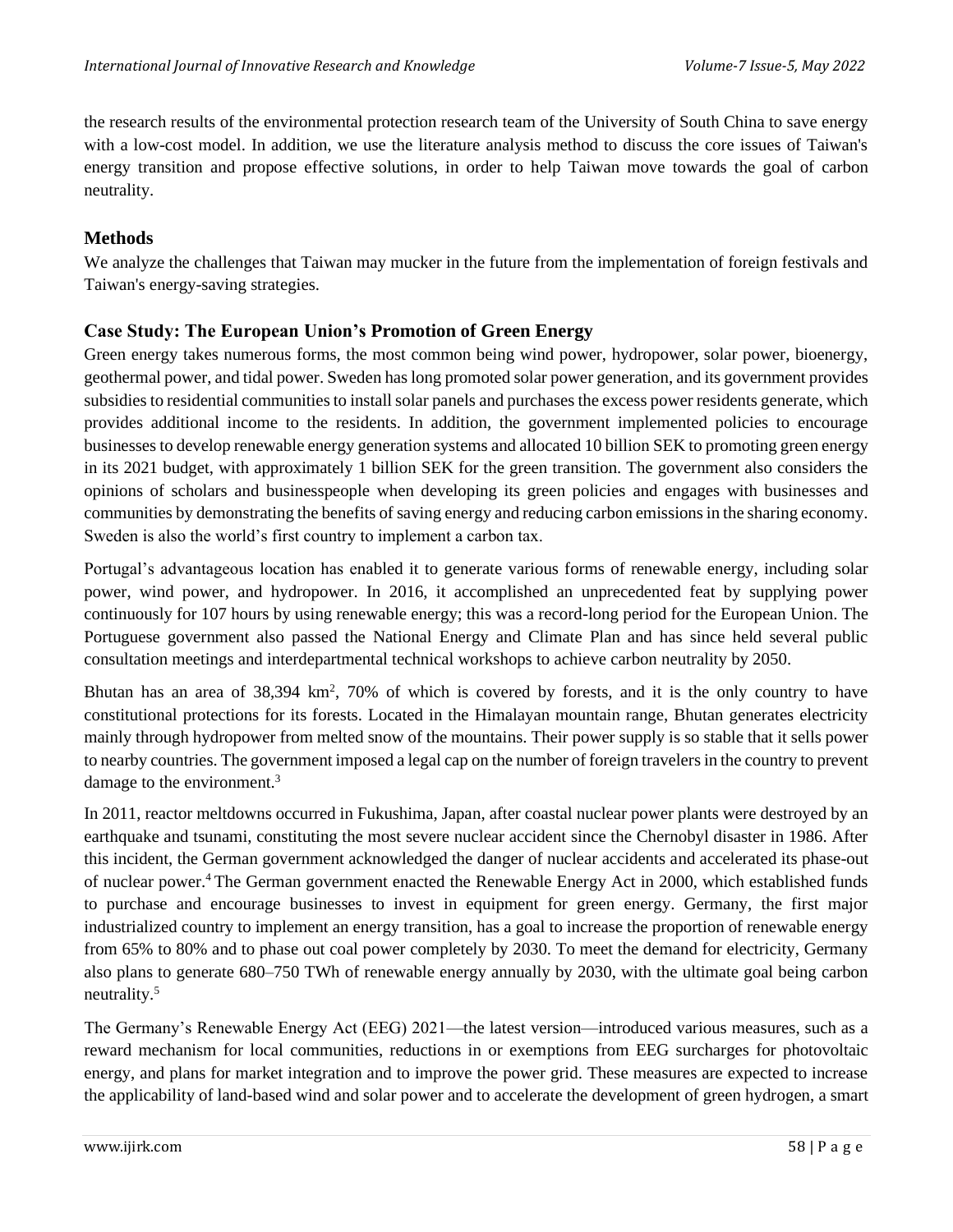power grid, and wind power. The EEG 2021 also indicates Germany's goal of reaching carbon neutrality by 2050. The Climate Change Act, which is being amended, advances the deadline to 2045 and sets targets for energy saving, green energy, and hydrogen energy. The installed capacity of Germany's offshore wind power facilities reached 7.7 GW in 2020, the third highest worldwide. With its government's plans to increase this capacity to 40 GW by 2040, the strong demand for wind power, and its advanced wind power technology, Germany has secured an advantageous position in the global market.<sup>6</sup>

According to data released by Fraunhofer ISE—the largest solar power research institute in Europe—in 2021, clean energy accounted for 46% of Germany's net public power, and 0.7 TWh more photovoltaic power was generated than in 2020. However, the proportion of clean energy decreased because 16.1 TWh less wind power was generated in 2021 than in 2020. Despite this decrease, wind power remained the largest source of public power in 2021 at 113.5 TWh.

Gas-fired plants were often pushed out of the market, due to the sharp rise in natural gas prices and had a share of 10.4%. While solar PV and wind – Germany's two main providers of renewable electricity – complement each other when seen on a monthly basis over one year, the Fraunhofer ISE noted that there will be more solar PV capacity necessary to provide a balanced supply. The renewables share in gross power production in 2021 was 40.9%.4

## **Taiwan's Energy Strategy**

Taiwan started promoting photovoltaic power in 2000 and enacted the Renewable Energy Development Act in 2009. The government has advocated for a nuclear-free homeland, a goal it hopes to achieve by 2025. The government also implemented the 2-year Photovoltaic Power Generation Program, the Renewable Energy Development Act, and the Green Roof Program to encourage the private sector to invest in solar power.<sup>7</sup>

To promote large-scale photovoltaic power, the government also set a 500-MW capacity target for 2025; with this capacity, 650 million kW of photovoltaic power will be generated annually<sup>8</sup>. At the end of January 2020, the total installed photovoltaic capacity was 284,000 kW, and 28.23 million kW of power was generated in total.<sup>9</sup>

At the end of 2020, the total installed capacity for renewable energy generation was 9,482 MW, which accounted for 16.4% of the total power generation capacity of Taiwan. A total of 15,313 GWh of renewable energy was generated, accounting for 5.5% of total power in Taiwan. Taiwan has invested in six types of renewable power: hydropower (run-of-the-river hydropower), photovoltaic power, wind power, geothermal power, bioenergy power, and waste-to-energy power.<sup>10</sup> The Taiwanese government also set goals such as making 20% of all energy renewable by 2025, quickly completing construction of a third liquefied natural gas (LNG) receiving terminal, which requires additional LNG offloading and storage equipment, and replacing old equipment with ultrasupercritical, high-efficiency generator sets in coal-fired power stations.<sup>11</sup>

The Taiwanese government prioritizes land-based wind farms over offshore wind farms. Taipower selected an area off the coast of Lugang in Changhua to implement phase two of the Offshore Wind Generation Project after the Bureau of Energy allocated 300 MW of installed capacity to the project in 2018, and it constructed an offshore wind farm with a total installed capacity of 294.5 MW. The wind farm is expected to be complete and have on-grid connection by 2025, to generate more than 1 billion kW of power annually, and to reduce annual CO2 emissions by approximately 403,611 tons. The wind farm can help Taiwan achieve its goals of making 20% of its energy renewable, reducing greenhouse gas emissions, creating low–carbon energy infrastructure, and accelerating development. The wind farm requires a large amount of human and financial and resources but can accelerate the development of Taiwan's wind power industry, create job opportunities, and stimulate the local economy.<sup>12</sup>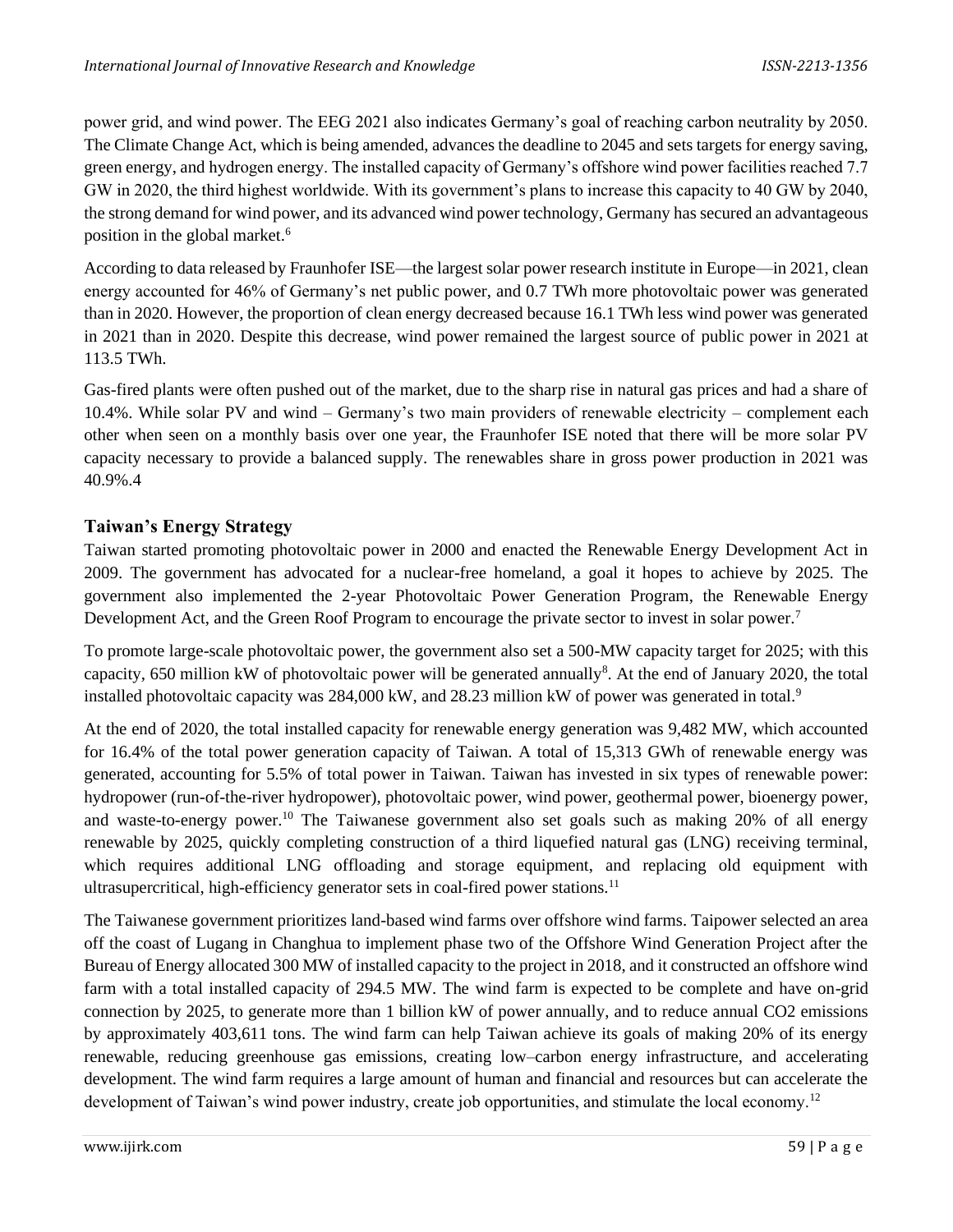Taiwan's location on the Ring of Fire affords it potential geothermal power. According to an evaluation of the green energy grid by Taipower, Taiwan can potentially generate 33.6 GW of geothermal power, 12.4 times that generated by the Lungmen Nuclear Power Plant. Geothermal resources in Taiwan are widely distributed across 27 geothermal areas, which can potentially generate 989 MW of energy.13 "Geothermal Power Generation in the World 2015– 2020 Update Report" detailed the installed capacity of countries situated near the Ring of Fire in 2020; that of Japan was 550 MW, that of the Philippines was 1,918 MW, and that of Indonesia was 2,289 MW.<sup>14</sup> However, that of Taiwan was only 0.3 MW; this capacity remained unchanged until Cingshuei Geothermal Power Plant reopened at the end of 2021, which increased the capacity to 4.2 MW.<sup>13</sup>

Bill Gates noted in his personal blog "Gates Notes" that geothermal energy is abundant and stored in the form of heat on the earth's surface. The amount of available geothermal energy is several times larger than energy from coal, fossil fuel, and natural gas combined. Geothermal energy is the only form of renewable energy that can be generated nonstop and the most efficient form of green energy; its power generation efficiency of up to 76% is higher than the 20%–40% of solar and wind power.

Baseload Capital, a Swedish geothermal development company, selected Hongye Village in Hualien, Taiwan, as a second site to develop geothermal energy technology. Behind Baseload Capital is a group of board directors who advocate for reducing carbon emissions. It includes the Breakthrough Energy Venture, founded by Bill Gates and Jeff Bezos, and Chevron Technology Ventures. The presence of such large-scale investors in Taiwan demonstrates its potential in geothermal power generation.

Baseload Power suggested that policy support from the Taiwanese government is essential to fully utilizing geothermal energy. The company took 2 years to construct an exploratory well in Taiwan because of bureaucratic and legal restrictions. According to Sheng-rong Song,<sup>15</sup> a professor in the Department of Geoscience of National Taiwan University, geothermal energy can be utilized at any time, requires little land, is ecofriendly, and is the optimal form of base load energy. However, Taiwan's Hot Spring Act is a large obstacle to the development and exploration of geothermal capabilities because it limits regional water use. As a result, Taiwan lags behind other countries in geothermal power capabilities.<sup>16</sup> The government should mediate communication between geothermal energy companies and local hot springs to assuage concerns regarding pollution and to help both parties reach an agreement.

The Ministry of Economic Affairs issued a decree on the energy supply and consumption standards that obligate energy suppliers and users to proceed with matters specified in the Energy Administration Act and the required security stockpile in 2016, to save energy. The standards stated that all those with a contract capacity of above 800 kW must implement energy audit systems in accordance with articles 9 and 12 of the Energy Administration Act. As a result, energy consumption from major consumers decreased by 15.7 billion kWh between 2015 and 2020, the average annual amount of energy saved increased from 1% in 2009 to 1.73% in 2014, 2,452 households saved 56,300 kL of oil from 2016 to 2020.<sup>17</sup>

A statement released by the Ministry of Economic Affairs on December 16, 2021, indicated that policies to reduce the use of coal must address both the pollution due to and stability of alternative power supplies. Although renewable energy generation has increased, the amount of renewable energy generated will remain less than that generated by coal. LNG power must be increased and technology dedicated to renewable energy generation, hydrogen energy generation, and long-term carbon capture, utilization, and storage for Taiwan to transition from being low carbon to carbon free.<sup>18</sup>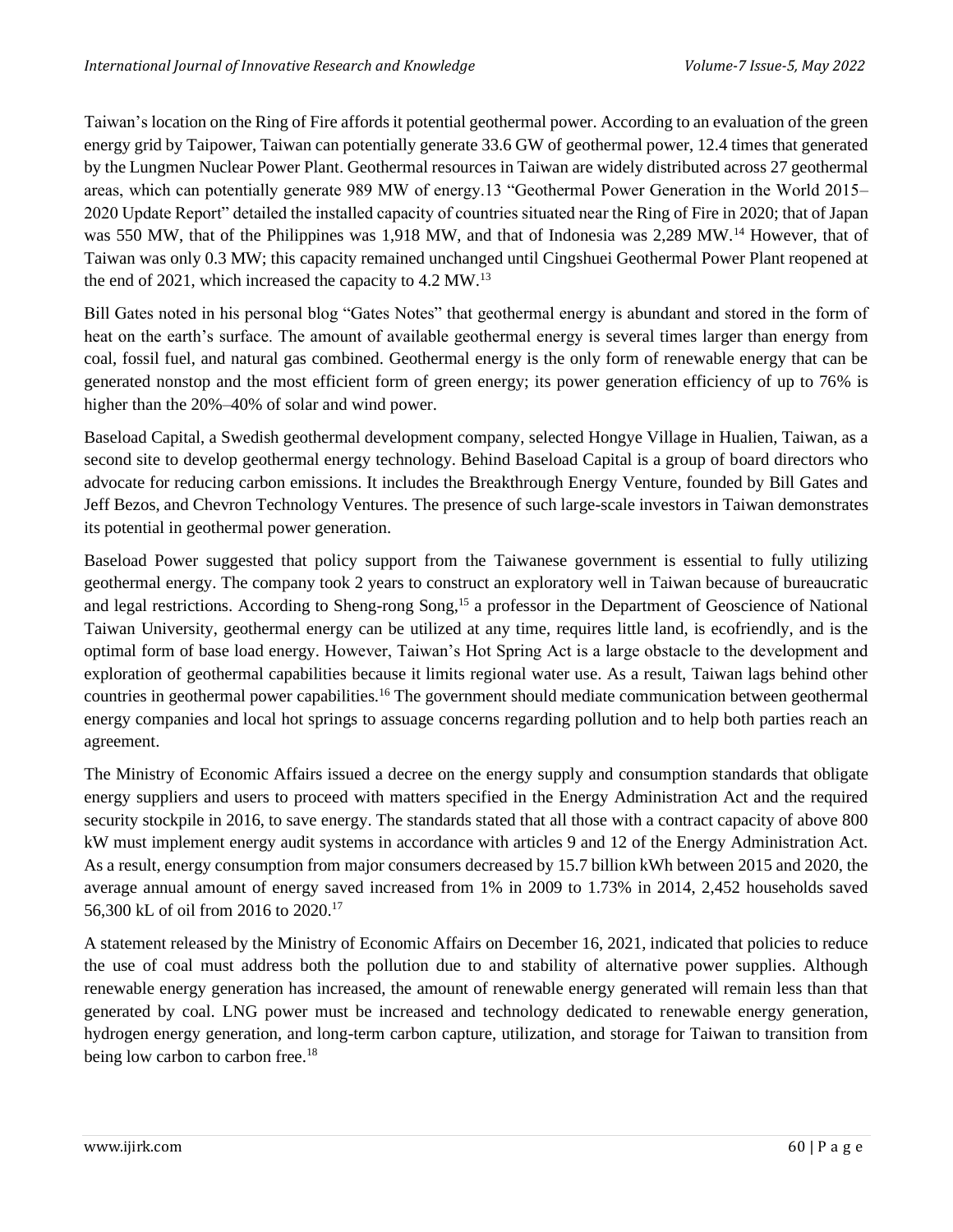According to open data released by Taipower, the price of electricity was 2.559 NTD/kWh for residential users and 2.446 NTD/kWh for commercial users in 2020. According to data published by the International Energy Agency, 2021 statistics from Enerdata, and data from countries neighboring Taiwan, the residential price of electricity in Taiwan was the fourth lowest globally, and the commercial price was the sixth lowest for the commercial rate in 2020.<sup>19</sup> With these low electricity prices (Table 1).

Countries that highly depend on others for energy (especially for mineral resources, and natural gas) experience strong pressure from increasing energy prices in the future because of the ongoing worldwide pandemic and political conflict between Russia and Ukraine; this may threaten the affordable environment the Taiwanese government has striven to create.

| Source                                     | Table 1. Cost of power generation by source (unit. F(1D/KWH)<br>$\overline{2021}$ (self-imposed budget) | 2022 (end of January) |
|--------------------------------------------|---------------------------------------------------------------------------------------------------------|-----------------------|
|                                            |                                                                                                         |                       |
| $\overline{\text{Taipower}}$ (A)           |                                                                                                         |                       |
| Thermal power                              | 1.85                                                                                                    | 2.29                  |
| Oil                                        | $\overline{5.12}$                                                                                       | 5.69                  |
| Coal                                       | 1.57                                                                                                    | 1.92                  |
| Gas                                        | 1.92                                                                                                    | 2.40                  |
| Nuclear power                              | 1.39                                                                                                    | 1.33                  |
| Pumped storage                             | 2.65                                                                                                    | 1.79                  |
| Conventional hydropower                    | 2.16                                                                                                    | 1.87                  |
| Wind power                                 | 2.00                                                                                                    | 1.38                  |
| Solar power                                | 2.89                                                                                                    | 3.46                  |
| Subtotal for the amount generated          | 1.81                                                                                                    | 2.15                  |
| Power purchased by Taipower (B)            |                                                                                                         |                       |
| Cogeneration                               | $\overline{\phantom{a}}$                                                                                | 2.02                  |
| Privately-run power plants                 |                                                                                                         | 2.06                  |
| Coal                                       |                                                                                                         | 2.24                  |
| Gas                                        |                                                                                                         | 2.77                  |
| Renewable energy                           |                                                                                                         | 4.75                  |
| Conventional hydropower                    |                                                                                                         | 1.78                  |
| Wind power                                 |                                                                                                         | 5.17                  |
| Photovoltaic power                         | $\overline{a}$                                                                                          | 4.88                  |
| Geothermal power                           | $\overline{\phantom{a}}$                                                                                | 6.17                  |
| Other renewable energy                     | $\overline{\phantom{a}}$                                                                                | 4.58                  |
| Subtotal for the amount purchased          | $\overline{\phantom{a}}$                                                                                | 2.86                  |
| Average cost of power generation $(A + B)$ | $\overline{\phantom{0}}$                                                                                | 2.33                  |

**Table 1: Cost of power generation by source (unit: NTD/kWh)**

*(Source: Taipower)*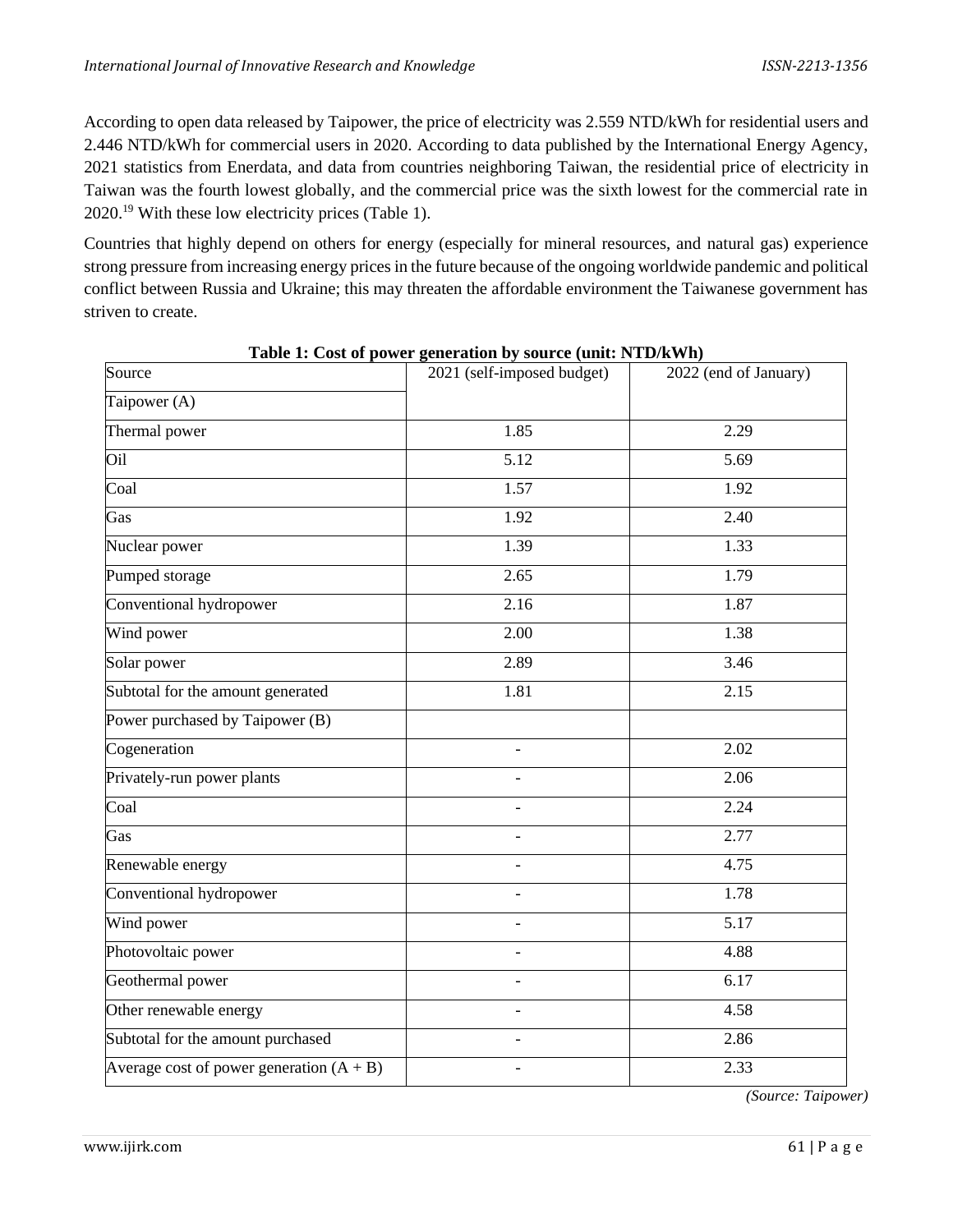#### **Results**

More than 90% of Taiwan's energy sources are imported (such as oil, coal mines and natural gas). As the proportion of natural gas power generation increases, the cost of power generation increases, and electricity prices are bound to be adjusted. However, Taiwan has adopted a low electricity price policy for many years. The electricity price for industrial users is still 10% off the livelihood users, and the electricity price has always been low. Large enterprises are not willing to change the current electricity consumption model. In 2018, my country's Executive Yuan passed the draft amendment to the "Renewable Energy Development Regulations", which included 20% of renewable energy power generation into the law, and standardized the green power obligations of large electricity consumers. To use electricity, set up renewable energy with a certain installed capacity. At present, the government still lacks innovative strategies, and it is difficult to inspire large electricity consumers to be willing to invest in the new power development system.

According to the Bureau of Energy of the Ministry of Economic Affairs, increasing LNG power through policy can ensure the stability of low-carbon, low–air pollution power supplies. Increasing LNG power is a critical component of Taiwan's strategy to achieve net-zero emissions by 2050. Cooperation between civil society and businesses as well as effective policies are crucial for the Taiwanese government to complete the energy transition and reach carbon neutrality. We found Taiwan's geography, sunshine hours, strong winds, water, geothermal resources, and offshore wind farms afford it advantages in developing its green energy capabilities. However, Taiwain's wind farms currently development still too low; and Taiwain's geothermal power development lags behind the progress of geothermal development in neighboring countries, due to legal problems. In addition, the energy transition decision-making direction announced by the Taiwan government at the end of 2021 still focuses on increasing natural gas imports. Except for the hope of following up to achieve the carbon neutrality goal in 2050, there are no clear plans and measures. However, increasing the proportion of natural gas in energy is not a long-term solution. Costs must also be increased. The low electricity price strategy cannot be balanced in management, and it will become Taiwanese residents often forget the value of the earth's resources and become wasteful.

If Taiwan's energy transition wants to achieve its goals as soon as possible, the Taiwan government must to resolve the issue of low electricity prices and develop towards sustainable management.

#### **Discussion and Recommendations**

This study proposed several projects to save energy and reduce carbon emissions to provide Taiwan's government reference.

#### *Jatropha Curcas Biodiesel*

Taiwan's geographical and climatic conditions are suitable for *Jatropha curcas*, from which biodiesel can be made. *Jatropha curcas* trees absorb  $CO_2$  and thus mitigate global warming. To refining Jatropha Biodiesel can replace petroleum diesel, thereby resolving energy shortages and affording Taiwan autonomy over its energy supply.This study since 2008 to 2011, it shows that the germination rate is 80.5%, the survival rate of seedling transplantation is 94%, the proportion of fruiting plants in the current year is 21%, and each plant bears 3-19 capsules. In the third year, the yield of seeds per hectare was 3,024 kg, and the oil content of the seeds was 35.1%. Taiwan has numerous wastelands and slopelands suitable for *Jatropha curcas* cultivation. By incorporating *Jatropha curcas* into its afforestation subsidization program, the government can also improve the economic conditions of local and indigenous communities.<sup>20</sup> This strategy would coincide with Taiwan's efforts to localize the energy industry. Social stability requires the survival of all, including those without marketable skills and older adults.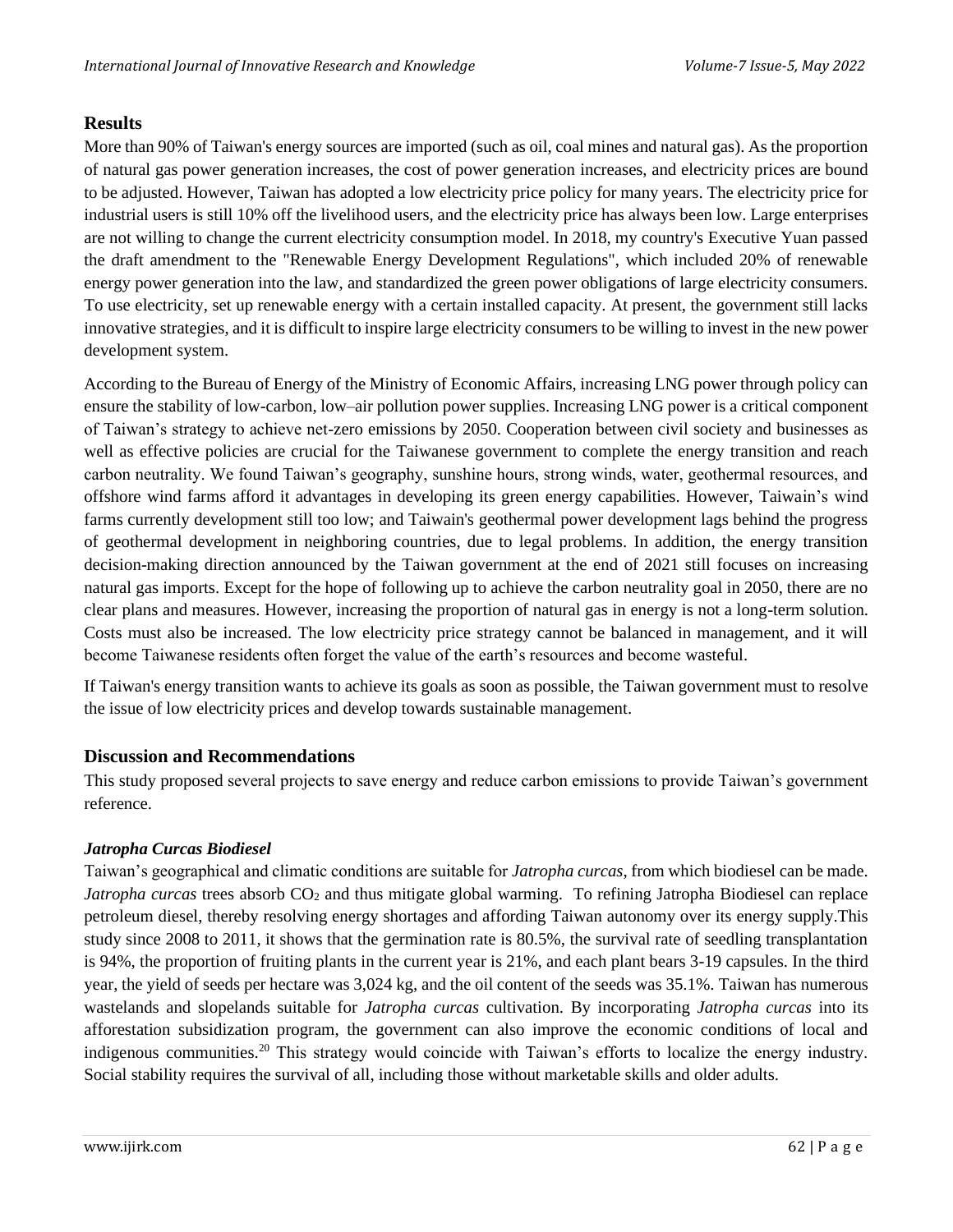#### *Capitalizing on an Existing Patent (Application Number: 107205685)*

Purifying air contaminants from vehicles is more effective upon emission than after; this requires air purifiers on vehicles. The Taiwanese government should install solar-powered cyclonic vacuums and wet scrubbers on traffic barriers to collect pollutants immediately upon emission and purify them. This system directly transforms  $CO<sub>2</sub>$  into a carbon source that benefits plant growth, which is particularly valuable for Taiwan considering its lack of natural resources. The system does not require external energy, and because it is installed on the outside of motor vehicles, it purifies pollutants immediately upon emission. Despite its small size, the system is highly flexibly and dense and reduces pollutant emissions in a low-cost and effective manner.

The system is attached to license plates and consists of a main body and a filter. The main body is hollow and has an inlet and outlet for air. A mudguard near the inlet prevents dirt and sand from entering the filter, a water shield between the mudguard and inlet prevents rainwater from entering the filter. The filter in the main body filters air that enters from the inlet after passing through the mudguard and water shield. The system can be mounted between the body of a vehicle and its license plate by using the two screws attaching the license plate to the vehicle (Figs. 1 and  $2^{2}$ .

#### *Tube-Through-Pipe System for Indoor Drinking Water Space (Patent Number: M530190)*

In the tube-through-pipe system, a solar-powered ultraviolet light disinfects the water stored in a water tank to drinking standards, and a small tube made from medical-class catheter materials is placed into a water pipe. The system received a patent from the Intellectual Property Office of the Ministry of Economic Affairs. The tube transports drinking water from the tanks on the roofs of residential buildings to their kitchens, thereby eliminating the need to boil water, which saves energy. The small tube is smooth, durable, flat, and antibacterial, and it is passed through the pipe by using a camera on the front and five smaller tubes mounted on it. The five smaller tubes each pump water and push the small tube forward while controlling its movement through the pipe until it reaches the kitchen.<sup>21</sup> This technology can also be used to supply nondrinking water for households, thereby resolving problems caused by lead pipes in old buildings.

## *Intelligent Technology, Green-Mark Products, and Home- and Community-Based Power Generation and Storage*

Taiwan should further capitalize on its semiconductor and intelligent technology industries by incorporating them into its communications, green energy, and local agriculture industries to reduce energy consumption and improve transportation, thereby improving the economy and increasing Taiwan's international competitiveness. After the burst of the dotcom bubble, the fiber-optic communication industry grew through several mergers. Fifth-generation (5G) technology can be widely applied to artificial intelligence (e.g., for precision medicine, intelligent electric vehicles, the Internet of things, traffic management, scientific investigation, drones, and national security) because of its speed and energy-saving capacity. The use of 5G technology has increased substantially in Taiwan, with some residential properties combining it with optical-fiber broadband internet. With the development of communications technology, cable television will be replaced by wireless television. Removing television cables can improve the appearance of residential communities, help residents save money on their electricity bills, and facilitate the development of artificial intelligence in Taiwan. It will also improve the high-consumption industry model, increase said industry's productivity, create economic benefits, and help cities work toward low-carbon living.

Intelligent electric vehicles have been promoted worldwide. However, the lack of energy storage and charging stations remains a challenge. Energy storage systems must be widely dispersed to prevent disruptions to the power supply and the smart grid, comprising intelligent electric cars and intelligent cities, and to facilitate the development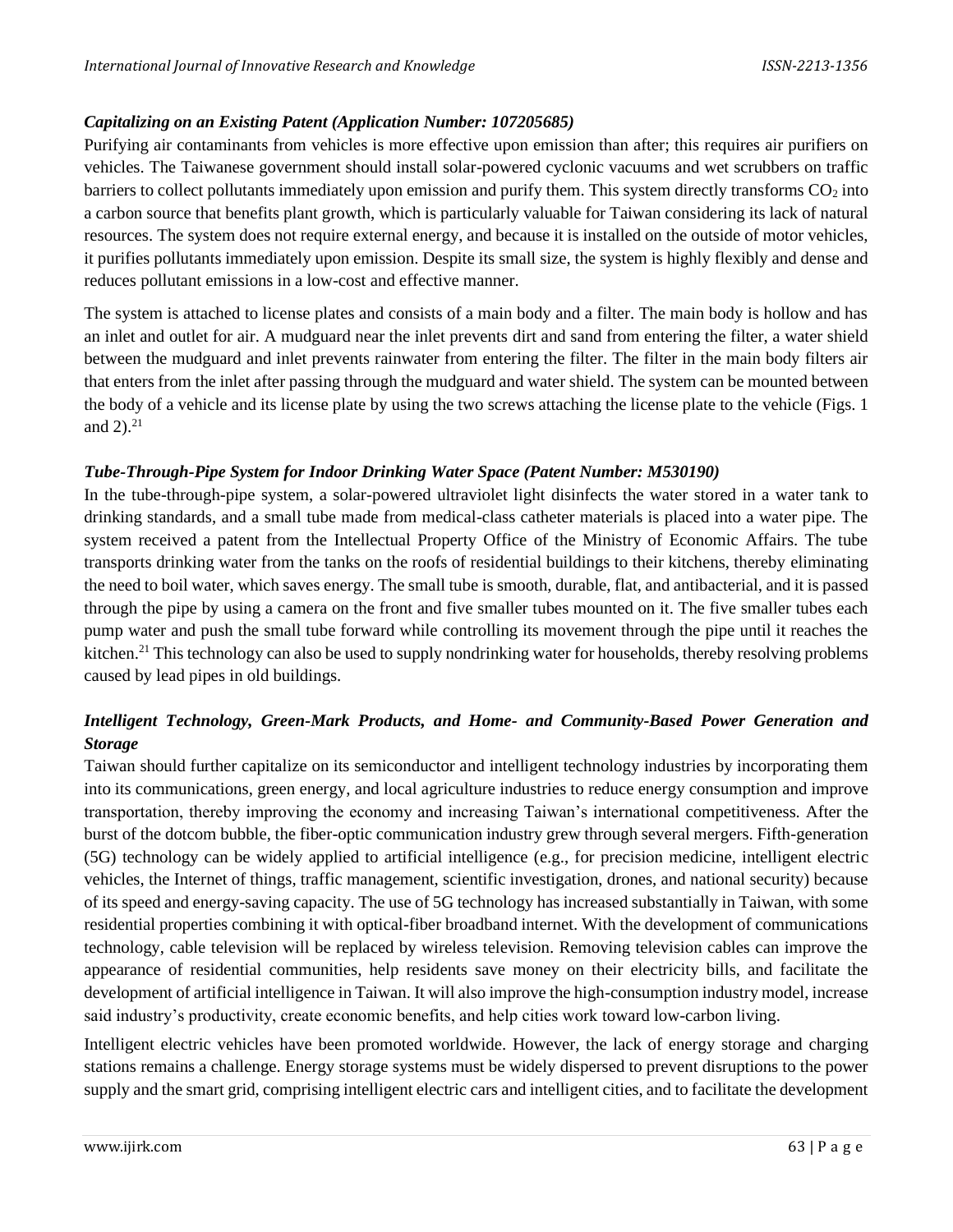of intelligent electric technology. Smart grids and power generation and storage devices can improve cloud computing and increase data transparency, which would enable residents, commercial properties, and office buildings to control their electricity consumption, save energy, and reduce carbon emissions. Intelligent homes can enable residents to turn off appliances by using their phone, thereby ensuring energy is not wasted. This can also enable users to identify causes of excessive energy consumption and adjust accordingly. Surplus energy can be sold to the government, which would be mutually beneficial.

#### *Green Buildings and Planting Trees: A Balance Between Humans and Nature*

*Huangdi Neijing*, an ancient medical text from the East, states, "A good doctor prevents diseases, an average doctor acts on potential diseases, and a poor doctor treats diseases." The text highlights the importance of slow and calm living and cultivating moral character. The text also frames the human body as a microcosm calibrated by earth, water, fire, and wind to achieve harmony among the body, mind, and spirit; humans can also achieve this harmony with nature. However, residential properties in the industrial age do not account for the body, mind, and spirit of residents and typically are made of rebar and concrete. For commercial reasons, nearby environments are usually destroyed to build such properties. Humans should cohabitate with nature rather than deforest land or use the sea for commercial gain because these practices can disrupt the ecological balance. Long-term anxiety and fear can also create emotional and familial problems, resulting in an imbalance among the body, mind, and spirit.

In 1999, well-known British architect Norman Foster designed a building with an arched glass roof, the Bundestag. The building is a paragon of green architecture. Berlin Hauptbahnhof, designed by architect Meinhard von Gerkan, is a hub for railway transportation in Berlin, the capital of Germany, the largest elevated station in Europe, and a classic example of green architecture. The rooftop of the station has solar panels that can generate approximately 160,000 kW of power annually. The building's steel and glass are recyclable, and the glass walls offer ample natural lighting, thereby reducing financial and environmental costs (Wikipedia).<sup>22</sup> Taiwan can learn from Germany's energy transition and low-carbon policies.

Taiwan's first zero-carbon building, the Magic School of Green Technologies, was completed in 2011 and is located in National Cheng Kung University. The building was hailed as the world's greenest building along with 44 others by British publisher Routledge in *The World's Greenest Buildings*. According to the book, which Jerry Yudelson and Ulf Meyer coauthored, the annual energy usage intensity of the Magic School of Green Technologies is 40.43 kWh/(m2.yr) (Wikipedia). $^{23}$ 

The Beitou Branch of Taipei Public Library was listed as one of the 25 most beautiful public libraries in the world on US website Flavorwire.com. It is the first green library in Taiwan and is made mainly of wood. The roof has solar photovoltaic panels and rain collectors that save energy and water. The building is an oasis for reading where humans and nature can coexist peacefully.

Taiwan has several examples of successful green architecture, but the slow development of this field may be due to the public's limited understanding green energy. The government must cooperate with businesses to create more green buildings and reduce carbon emissions.

#### *Using ESG Index to Achieve Energy Saving and Carbon Reduction Goals*

For businesses to develop, they require a set of quantitative criteria to evaluate performance. The ESG index provides a basis for consumers to evaluate businesses' performance and image. Businesses should regularly review their stage-wise development models, how their development affects humans and the environment, and their social responsibility. Businesses with proper ESG practices are robust and often receive recognition from external entities, which increases corporate value.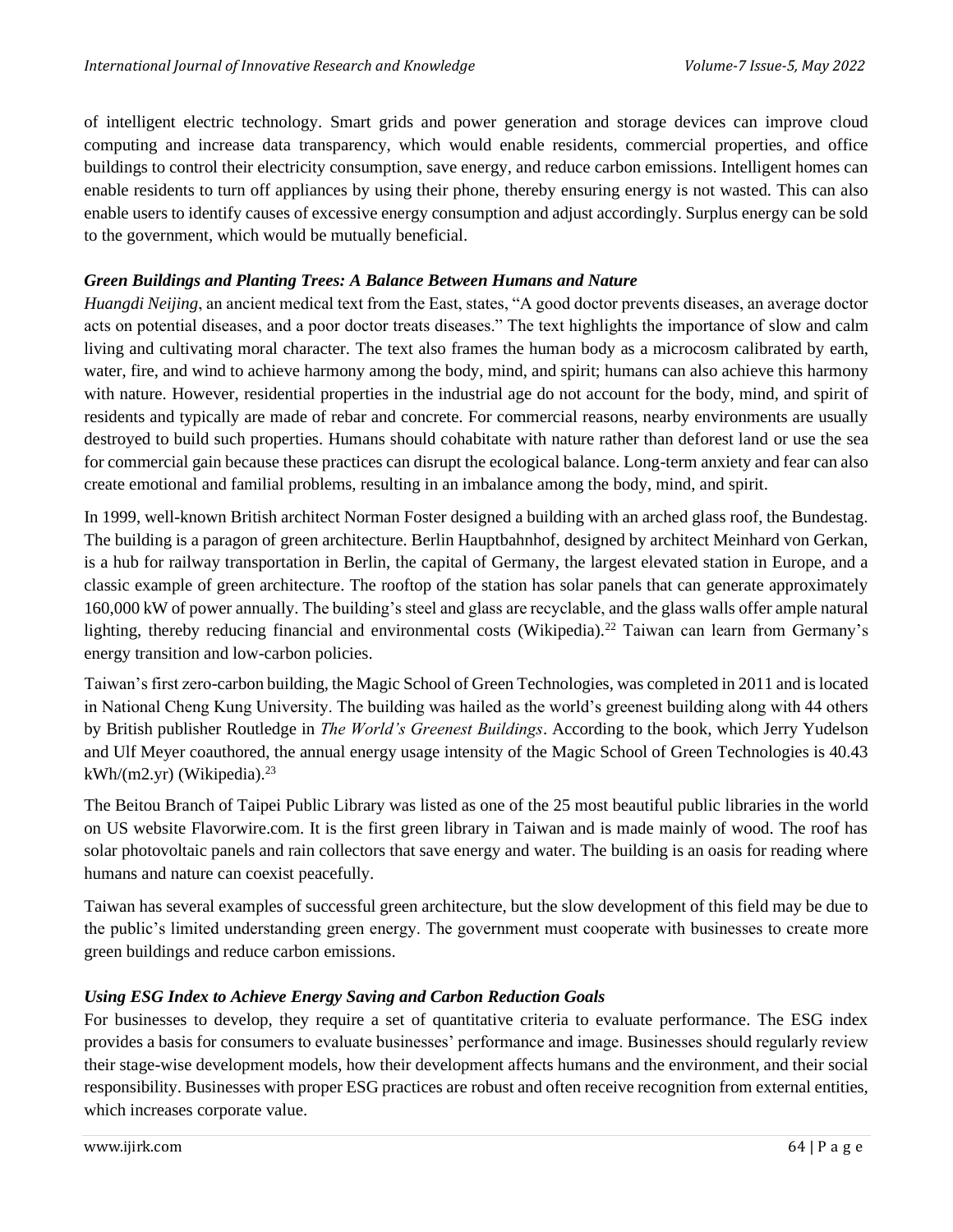The ESG index (environmental, social, and governance sustainability index) is based on the 2015 United Nations Sustainable Development Goals, which are part of the 2030 Agenda for Sustainable Development and provide a blueprint for sustainability. The ESG index is a key indicator of businesses' sustainability.<sup>24</sup>

In its "Rate the Raters 2020" study, SustainAbility Institute, an international authority on business assessments, conducted in-depth interviews and distributed a questionnaire to 319 experts from 60 countries to understand their perspectives on ESG raters in 2019. The study revealed that investment institutions and experts consider the RobecoSAM Sustainable Development Goal Scores, the Carbon Disclosure Project index, the Sustainalytics index, and the MSCI index to be the most authoritative.<sup>25</sup> Taiwan's efforts to reduce carbon emission can help preserve the earth's resources and ensure businesses uphold the government's plan to implement energy-saving, carbonreducing, and ESG practices, thereby connecting Taiwanese businesses to the international community and increasing their competitiveness. The public and private sectors may reach a consensus regarding the aforementioned matters and formulate effective measures.

#### **Conclusions**

Nature is the cradle of all life. Forests, which cover a large portion of the earth, reduce the atmospheric  $CO<sub>2</sub>$ concentration, provide habitats for animals, control hydrological conditions, and anchor soil. They are thus a crucial part of the earth's biosphere. Rapid industrial development has entailed widespread deforestation and challenges in conserving water and soil; living environments are threatened by industrial sewage, air pollution, and the overexploitation of groundwater. Global warming affects not only the climate but also the environment and can lead to the extinction of species and food crises. Unstable supplies of food and water can create economic turmoil and political conflict over resources. Green energy–based practices are not necessarily high cost, and some can be implemented by educating the public and by implementing clear governmental policies. Carbon neutrality can be achieved in part by educating the public about low-carbon architecture, designing air convection systems, storing rainwater, capitalizing on daylight, and growing tropical plants.

The Taiwanese government should avoid overly intervening in the domestic market and adjust electricity prices to balance supply and demand and enable consumers to adjust their behavior accordingly. In addition, Taiwan should prioritize low-carbon forms of energy, such as renewable energy, solar power, and offshore wind power, to ensure the stability of power supplies and the prices thereof. Countries in the initial stages of energy transitions must have sufficient funding and clear policies and provide national subsidies to advance green energy. Governmental management and balancing of electricity prices are also crucial to sustainability.

We hope that Taiwan can match the European Union's progress in green energy and fully utilize the potential of its energy systems. In addition to encouraging private businesses to implement ESG practices, the government should incentivize residents and corporation to save energy. This study introduced several additional methods of achieving a balance between humans and nature, namely creating *Jatropha curcas* biodiesel, capitalizing on an existing patent to create an air purifier, implementing the tube-through-pipe system, utilizing intelligent technology, products with the green mark, and home- and community-based power generation and storage, and promoting the construction of green buildings and tree planting. The Taiwanese government can cooperate with the public to localize energy, implement green energy, and maintain ecological balance while utilizing geothermal energy, increasing renewable power, reaching a consensus regarding green power with private businesses, and establishing regulations and strategies to achieve low-carbon goals.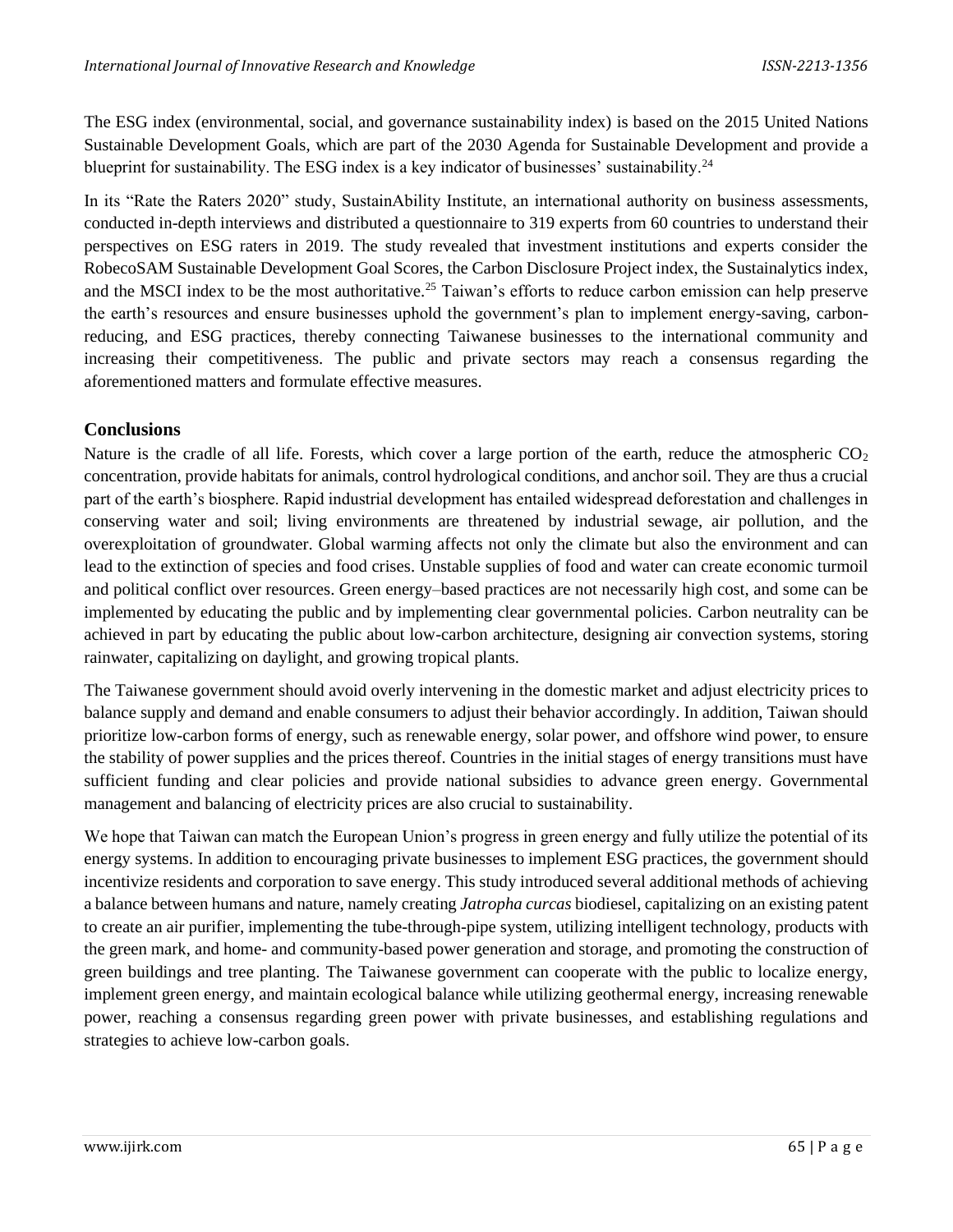## **References**

- 1. Wikipedia, Climate change. (2022a). https://en.wikipedia.org/en-tw/. Accessed 13 March 2022.
- 2. Lin YZ, The causes of climate change. (2019). https://newtalk.tw/news/view/2019-09-19. Accessed 11 March 2022.
- 3. Pacific Green Energy, Green energy power generation information. (2022). https://blog.pgesolar.com.tw. Accessed 15 March 2022.
- 4. Lewis M, Germany's clean energy information (in 2021). (2022). [https://electrek.co/2022/01/04/clean-energy](https://electrek.co/2022/01/04/clean-energy-generated)[generated.](https://electrek.co/2022/01/04/clean-energy-generated) Accessed 12 March 2022.
- 5. Yan H, Energy saving measures in Germany. (2021). https://technews.tw/2021/11/29/germany-green-policy/. Accessed 25 February 2022.
- 6. Techorange, German energy transition. (2021). https://buzzorange.com/techorange/2021/08/11/. Accessed 15 March 2022.
- 7. Bureau of Energy, Ministry of Economic Affairs, Energy Transition white paper focuses on promoting solutions. (2018)[. https://energywhitepaper.tw/upload/201801/151684997183219.pdf.](https://energywhitepaper.tw/upload/201801/151684997183219.pdf) Accessed 1 April 2022.
- 8. Taiwan Power Company, Solar photovoltaic power generation. (2022b). [https://www.taipower.com.tw/.](https://www.taipower.com.tw/) Accessed 13 March 2022.
- 9. Energy Bureau of the Ministry of Economic Affairs/Statistical Database, The cap1acity of power generation units. (2022)[. https://www.moeaboe.gov.tw.](https://www.moeaboe.gov.tw/) Accessed 10 March 2022.
- 10. Taiwan Power Corporation, Information on renewable energy generation. (2022). [https://www.taipower.com.tw/tc/page.aspx?mid=204.](https://www.taipower.com.tw/tc/page.aspx?mid=204) Accessed 05 March 2022.
- 11. Wikipedia, Taiwan renewable energy information. (2022b). https://en.wikipedia.org/zh-tw/. Accessed 13 March 2022.
- 12. Offshore Wind Power Phase II Project, Taiwan offshore wind power information. (2022). [http://tpc](http://tpc-offshorewind-p2.tw/project)[offshorewind-p2.tw/project.](http://tpc-offshorewind-p2.tw/project) Accessed 16 March 2022.
- 13. Taiwan Geothermal Energy, Geothermal power generation information. (2020). https://www.geothermaltaiwan.org.tw/#goToC-map. Accessed 02 April 2020.
- 14. GW, "Statistical report on world geothermal power generation in 2020", Geothermal Power Generation in the World 2015-2020 Update Report, Proceedings World Geothermal Congress in 2020, Reykjavik, Iceland, April - October 2021, pp 1-17
- 15. Song SR, Geothermal resources and distribution in Taiwan. (2021). [https://case.ntu.edu.tw/blog/.](https://case.ntu.edu.tw/blog/) Accessed 01 March 2022.
- 16. Zheng YW, Geothermal power generation information. (2022). [https://tw.news.yahoo.com.](https://tw.news.yahoo.com/) Accessed 15 March 2022.
- 17. Energy Bureau of the Ministry of Economic Affairs, Energy audit and implementation results. (2022). https://www.moeaboe.gov.tw/ECW/populace/content/Content.aspx? Accessed 10 March 2022.
- 18. Bureau of Energy, Ministry of Economic Affairs, Energy news (Speaker: Li Junli, Deputy Director General, Energy Bureau, Ministry of Economic Affairs). (2021). https://www.moeaboe.gov.tw/ECW/populace/news/News.aspx. Accessed 13 March 2022.
- 19. Taiwan Power Company, Taiwan's electricity price information. (2022a). [https://www.taipower.com.tw/TC/page.aspx.](https://www.taipower.com.tw/TC/page.aspx) Accessed 20 March 2022.
- 20. Yang CC, Chen MS (2011): Derivation of Taiwan biofuel development from local Jatropha *curcas* planting and its economic impacts. Environmental and Management Research 11: 105-116.
- 21. Lai JS, Chen MS (2019): Designing systems to treat polluted air. Thesis of Management Science Ph.D Program, Department of Business, Administration, Nanhua University, pp. 12-42.